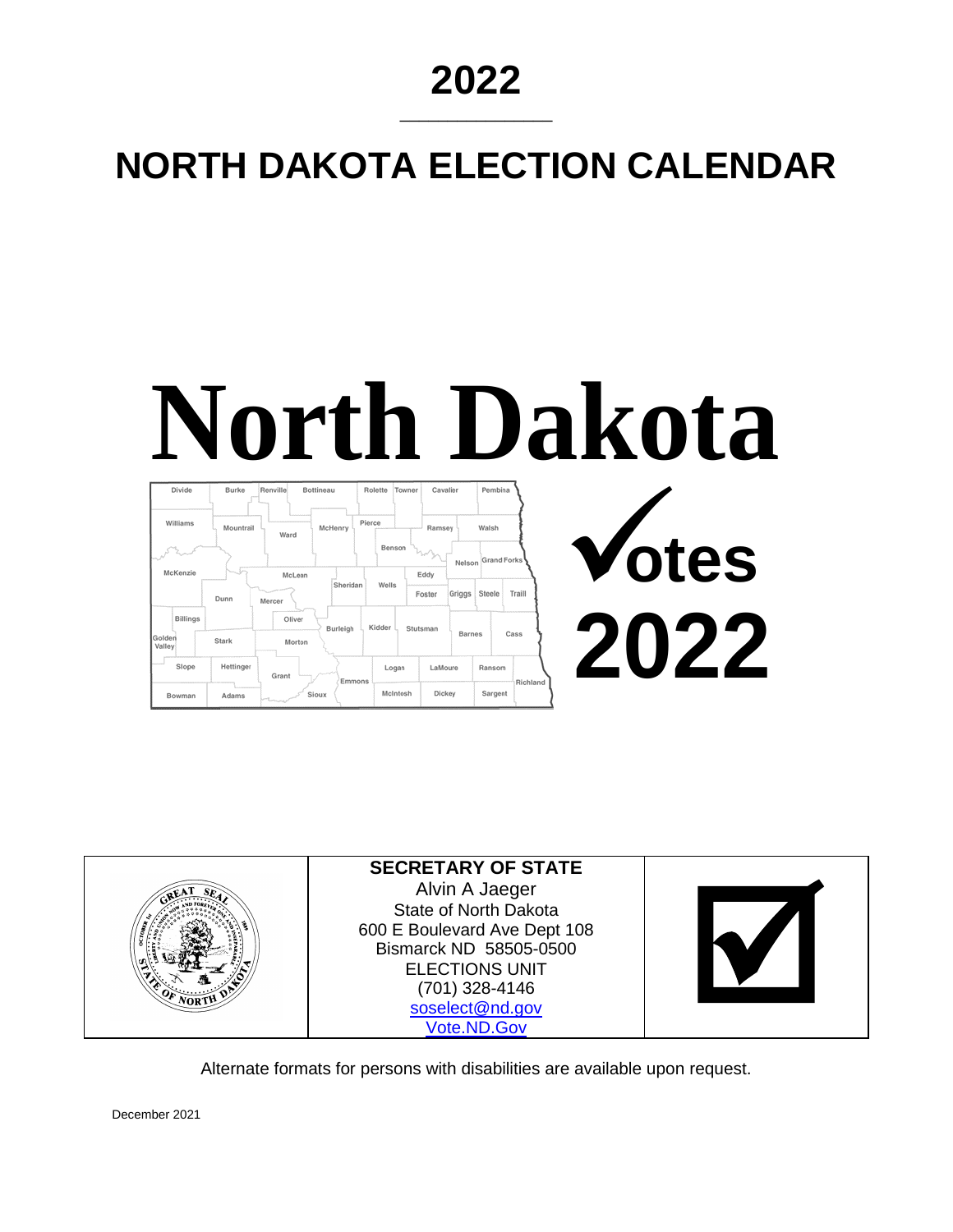## Table of Contents

|          | Section 5 - Federal, State, and County Offices on Ballots in 2022 5                     |  |  |  |  |
|----------|-----------------------------------------------------------------------------------------|--|--|--|--|
|          |                                                                                         |  |  |  |  |
|          |                                                                                         |  |  |  |  |
| Α.<br>B. |                                                                                         |  |  |  |  |
|          | <b>B.1</b>                                                                              |  |  |  |  |
|          |                                                                                         |  |  |  |  |
| C.       |                                                                                         |  |  |  |  |
| D.       |                                                                                         |  |  |  |  |
| Ε.       |                                                                                         |  |  |  |  |
| F.       |                                                                                         |  |  |  |  |
| G.       |                                                                                         |  |  |  |  |
| Η.<br>I. |                                                                                         |  |  |  |  |
| J.       |                                                                                         |  |  |  |  |
| Κ.       |                                                                                         |  |  |  |  |
| L.       |                                                                                         |  |  |  |  |
| М.       |                                                                                         |  |  |  |  |
|          |                                                                                         |  |  |  |  |
| А.       |                                                                                         |  |  |  |  |
| B.       |                                                                                         |  |  |  |  |
|          | Primary Election - Congressional, Statewide, Legislative, Judicial, and County 9<br>B.1 |  |  |  |  |
|          | B.2 Certificate of Independent Nomination - Congressional, Statewide and Legislative9   |  |  |  |  |
| C.       |                                                                                         |  |  |  |  |
| D.       |                                                                                         |  |  |  |  |
| Ε.       |                                                                                         |  |  |  |  |
| F.       |                                                                                         |  |  |  |  |
| G.       |                                                                                         |  |  |  |  |
| Н.       |                                                                                         |  |  |  |  |
| L.<br>J. |                                                                                         |  |  |  |  |
| Κ.       |                                                                                         |  |  |  |  |
| L.       |                                                                                         |  |  |  |  |
| М.       |                                                                                         |  |  |  |  |
|          |                                                                                         |  |  |  |  |
|          |                                                                                         |  |  |  |  |
| А.       |                                                                                         |  |  |  |  |
|          | A.1                                                                                     |  |  |  |  |
|          | A.2                                                                                     |  |  |  |  |
|          | A.3                                                                                     |  |  |  |  |
|          |                                                                                         |  |  |  |  |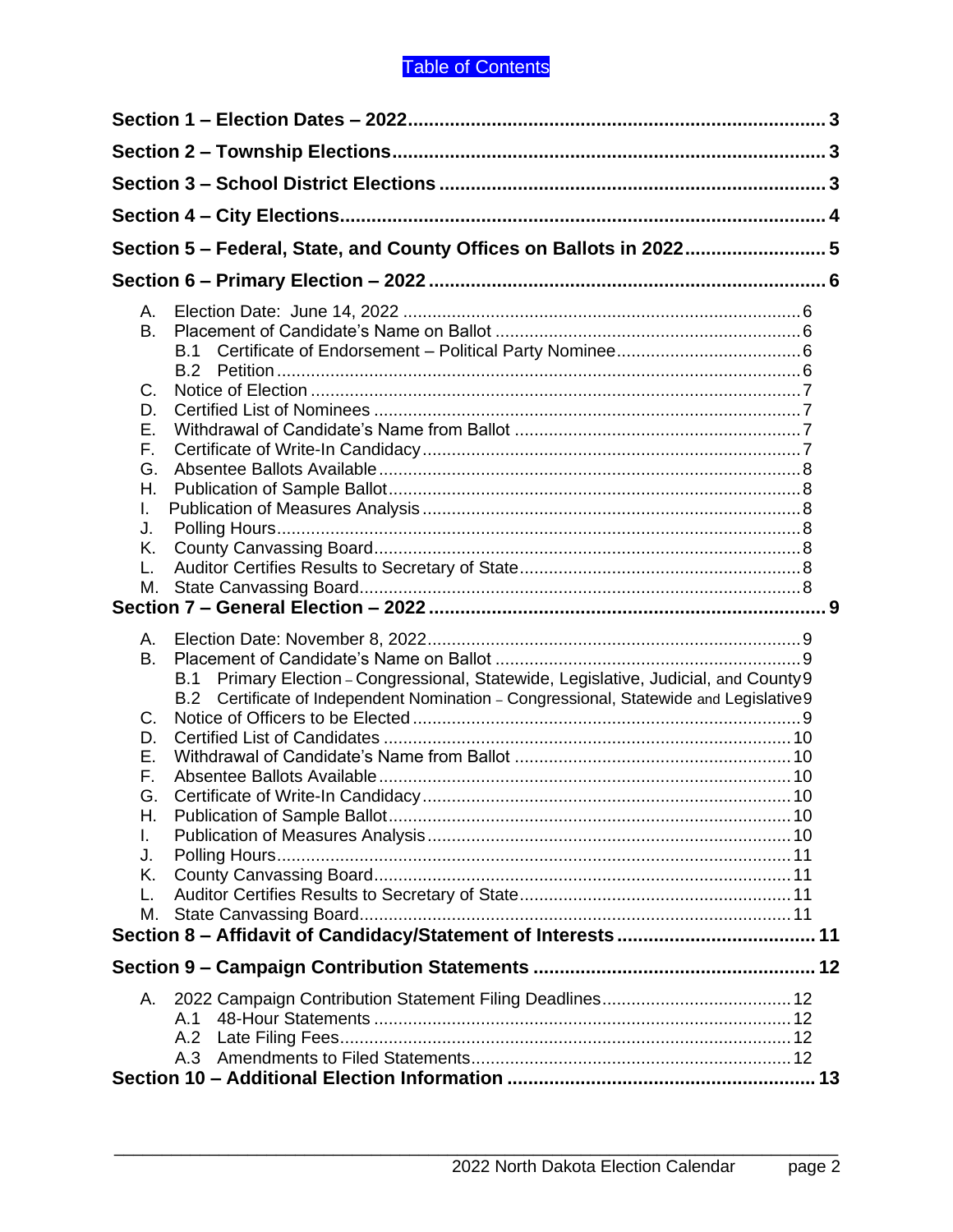## <span id="page-2-0"></span>**Section 1 – Election Dates – 2022**

| Set at the discretion of the school board                        |  |
|------------------------------------------------------------------|--|
| Cities with home rule charters may have different election dates |  |
| Federal, Statewide, District, and County Office Primary          |  |
|                                                                  |  |

## **Section 2 – Township Elections**

<span id="page-2-1"></span>Township elections are held annually on the third Tuesday in March. The clerk must give proper notice of election at least 10 days before the March 15, 2022, election. [NDCC § 58-04-01](http://www.legis.nd.gov/cencode/t58c04.pdf)

Before the township electors proceed to elect township officers, the moderator shall proclaim the opening of the polls. A similar proclamation must be made of any adjournment and of the opening and closing of the polls until the election has ended. [NDCC § 58-04-07](http://www.legis.nd.gov/cencode/t58c04.pdf#nameddest=58-04-07)

## **Offices on the Ballot**

- Township Supervisor
- Township Treasurer
- Township Clerk
- Township Assessor

## **Section 3 – School District Elections**

<span id="page-2-2"></span>An individual seeking election to a school district board shall prepare and sign a document stating the individual's name and the position for which that individual is a candidate. A candidate shall also file a [Statement of Interests](http://www.nd.gov/eforms/Doc/sfn10172.pdf) as required by section 16.1-09-02. [NDCC § 15.1-09-08](http://www.legis.nd.gov/cencode/t15-1c09.pdf#nameddest=15p1-09-08)

The statement setting forth the candidate's name and the position for which the person is seeking election and the [Statement of Interests](http://www.nd.gov/eforms/Doc/sfn10172.pdf) must be filed with the school district business manager, or mailed to and in the possession of the business manager by 4:00 p.m. of the  $64<sup>th</sup>$  day before the election. This also applies when the school election is held in conjunction with the county.

## **Offices on the Ballot**

• School Board Member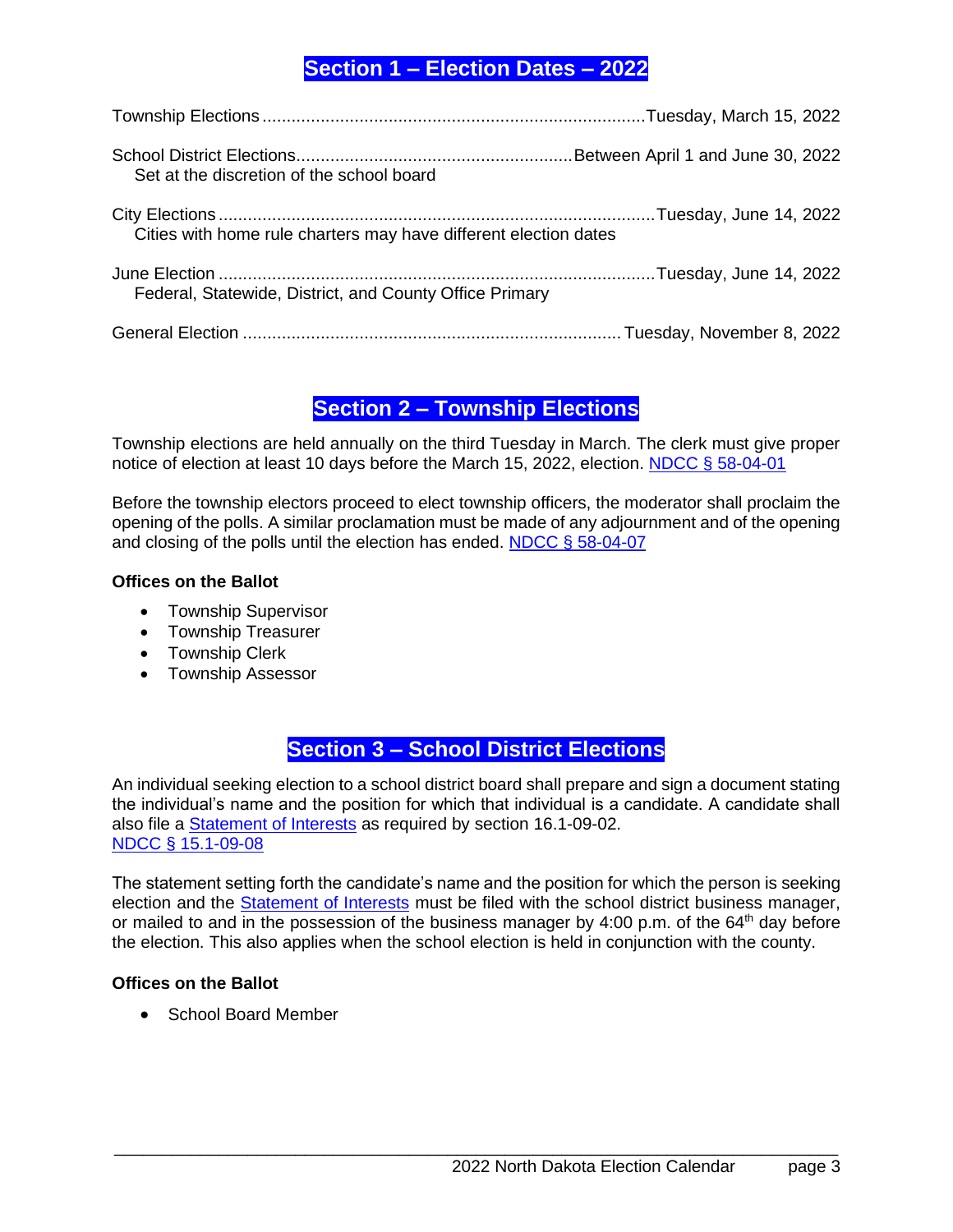## **Section 4 – City Elections**

<span id="page-3-0"></span>Cities hold elections on the second Tuesday in June in each even numbered year. Thirty days prior to the candidate filing deadline, a city must post a public notice of the approaching filing deadline. Public notice of the election is made by publication 10 days before the election in the city's official newspaper. To hold the election (unless it is a special city election), the governing body of the city must enter into an agreement with the governing board of the county or counties in which the city lies. [NDCC § 40-21-02](http://www.legis.nd.gov/cencode/t40c21.pdf#nameddest=40-21-02)

Candidates for city offices are required to collect signatures of 10 percent of the electors who voted for that office in the last city election; however, no more than 300 signatures are required.

The [Petition/Certificate of Nomination](http://www.nd.gov/eforms/Doc/sfn02704.pdf) as well as the [Statement of Interests](http://www.nd.gov/eforms/Doc/sfn10172.pdf) form must be filed before 4:00 p.m. on the 64<sup>th</sup> day before the election. A **Petition/Certificate of Nomination** may not be circulated or signed prior to January 1, 2022. [NDCC § 40-21-07](http://www.legis.nd.gov/cencode/t40c21.pdf#nameddest=40-21-07)

| *The first day to file petitions falls on a Saturday making the next business day the first permissible filing day. |  |
|---------------------------------------------------------------------------------------------------------------------|--|

**Offices that may be on the Ballot**: (Depending on form of city governance)

**Council Form Commission Form**

Mayor **Commission President** Council Member at Large Council Member at Large Council Member **Municipal Judge** Municipal Judge Municipal Judge

## **Polling Hours**

Polling locations cannot open earlier than 7:00 a.m. and must be open by 9:00 a.m. All polling locations must remain open until 7:00 p.m. and close no later than 9:00 p.m. [NDCC § 16.1-](http://www.legis.nd.gov/cencode/t16-1c01.pdf#nameddest=16p1-01-03) [01-03](http://www.legis.nd.gov/cencode/t16-1c01.pdf#nameddest=16p1-01-03)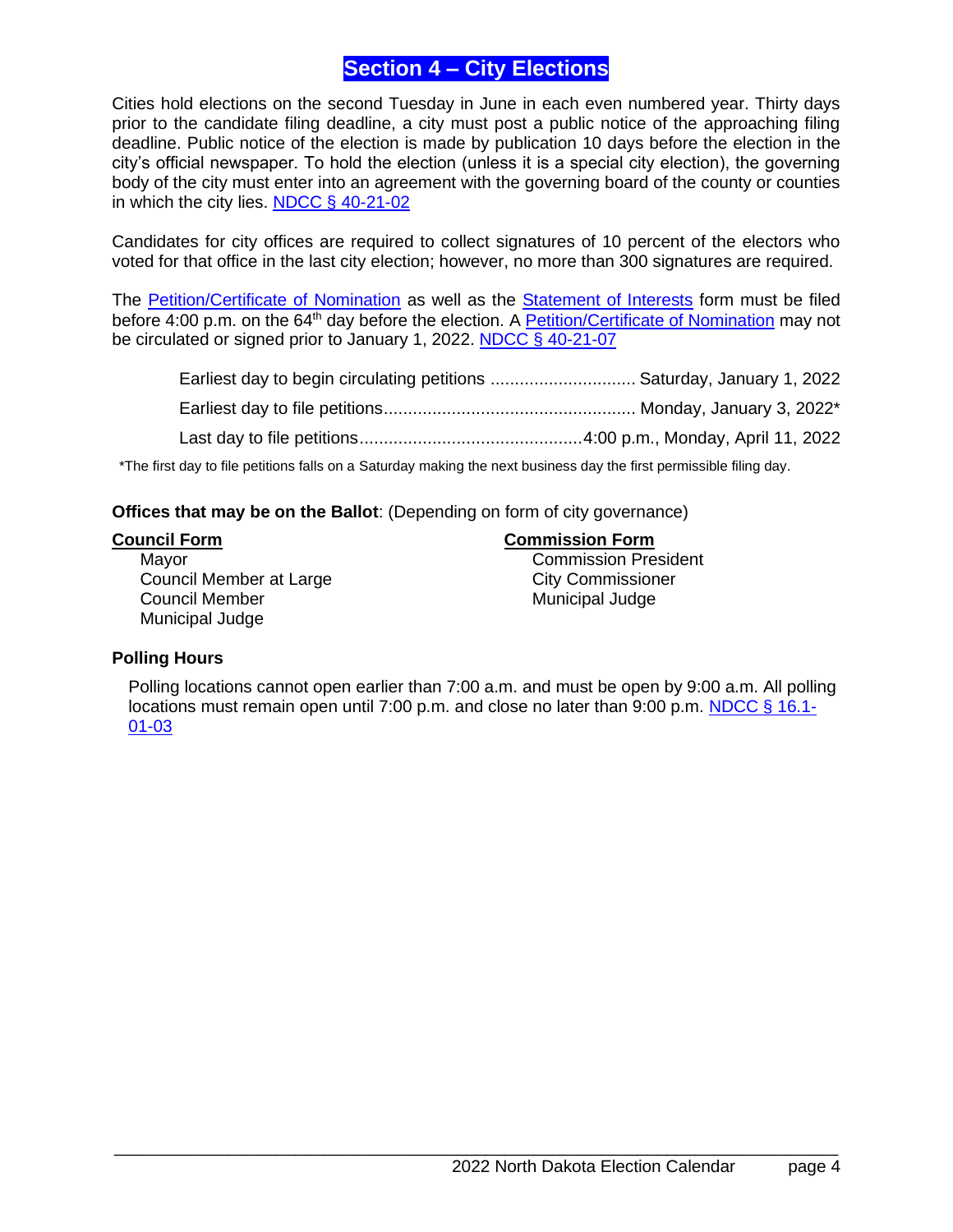## <span id="page-4-0"></span>**Section 5 – Federal, State, and County Offices on Ballots in 2022**

| <b>FEDERAL - CONGRESSIONAL</b>                     |                                                                                                            |  |
|----------------------------------------------------|------------------------------------------------------------------------------------------------------------|--|
|                                                    |                                                                                                            |  |
|                                                    |                                                                                                            |  |
| <b>STATE</b>                                       |                                                                                                            |  |
| <b>Statewide Political Party Ballot</b>            |                                                                                                            |  |
|                                                    |                                                                                                            |  |
|                                                    |                                                                                                            |  |
|                                                    |                                                                                                            |  |
|                                                    |                                                                                                            |  |
|                                                    |                                                                                                            |  |
|                                                    |                                                                                                            |  |
| State Legislative District Seats                   |                                                                                                            |  |
|                                                    |                                                                                                            |  |
|                                                    |                                                                                                            |  |
|                                                    | District 8, 10, 20, 26, 28, 36, and 44 (one Senate member and two House members each) . 2 year term        |  |
|                                                    |                                                                                                            |  |
|                                                    |                                                                                                            |  |
|                                                    |                                                                                                            |  |
| No-Party Ballot                                    |                                                                                                            |  |
|                                                    |                                                                                                            |  |
|                                                    |                                                                                                            |  |
| <b>Judicial District</b>                           | Judgeship Number(s)                                                                                        |  |
| <b>East Central</b>                                | 2, 3, and 4                                                                                                |  |
| <b>Northwest</b>                                   | 1, 5, and $6$                                                                                              |  |
| <b>North Central</b>                               | $2$ and $5$                                                                                                |  |
| Northeast                                          | 1                                                                                                          |  |
| <b>Northeast Central</b>                           |                                                                                                            |  |
|                                                    | 1 and $3$                                                                                                  |  |
| South Central                                      | 2, 5, 6, and 10 (term ends 12/31/26 for judgeships 6 and 10)                                               |  |
| Southeast                                          | 2, 4, 5, 6, and 7                                                                                          |  |
| Southwest                                          | 2 and $4$                                                                                                  |  |
| <b>COUNTY</b> (Depending on county structure)      |                                                                                                            |  |
|                                                    |                                                                                                            |  |
|                                                    |                                                                                                            |  |
| •County Auditor/Treasurer                          |                                                                                                            |  |
| •County Auditor/Treasurer/Tax Director             |                                                                                                            |  |
|                                                    |                                                                                                            |  |
|                                                    |                                                                                                            |  |
| •County Recorder/Clerk of District Court           |                                                                                                            |  |
|                                                    |                                                                                                            |  |
| •County Treasurer/Recorder                         |                                                                                                            |  |
| .County Treasurer/Recorder/Clerk of District Court |                                                                                                            |  |
| •County Treasurer/Tax Director                     |                                                                                                            |  |
|                                                    |                                                                                                            |  |
|                                                    |                                                                                                            |  |
|                                                    |                                                                                                            |  |
|                                                    | Bowman, Golden Valley, Hettinger, Mercer, Morton (one position outside                                     |  |
|                                                    | Mandan city limits and one within the city of Mandan), Stark (one position outside                         |  |
|                                                    | Dickinson city limits and one within the city of Dickinson), each jurisdiction elects                      |  |
| one director.                                      |                                                                                                            |  |
|                                                    |                                                                                                            |  |
|                                                    |                                                                                                            |  |
|                                                    | Benson, Cass, McHenry, McLean, Pierce, Ramsey, Renville, Richland, Stutsman, Traill, Ward, and Wells, each |  |
| elect one director                                 |                                                                                                            |  |
|                                                    |                                                                                                            |  |
|                                                    |                                                                                                            |  |
| Some counties will vote on:                        |                                                                                                            |  |
| associated with E-911 service. NDCC § 57-40.6-02   | A continuation of a \$1 per line per month fee on telephone service for the costs                          |  |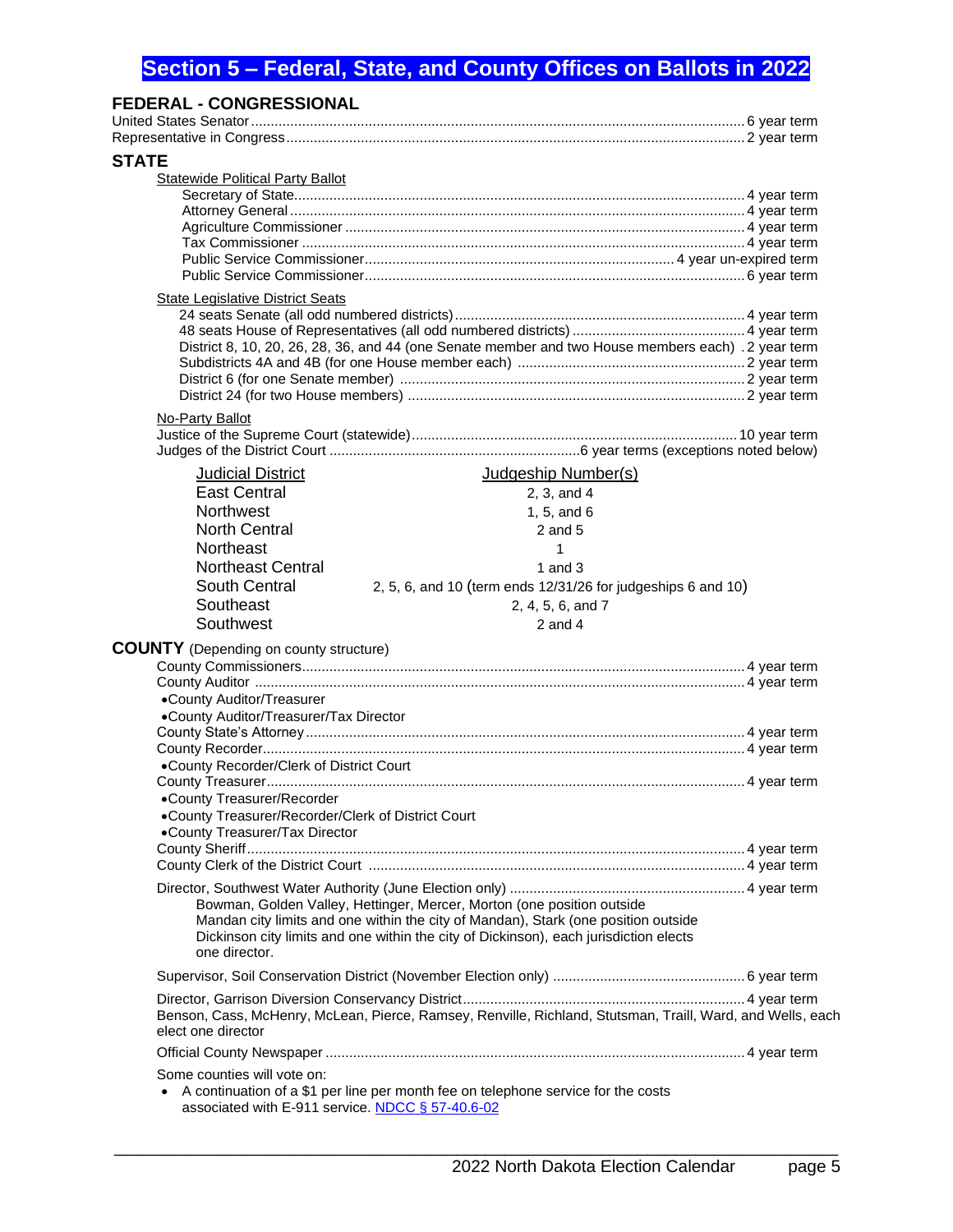## <span id="page-5-0"></span>**Section 6 – Primary Election – 2022**

Congressional, Statewide, Legislative District, Judicial District, and County Offices

## <span id="page-5-1"></span>**A. Election Date: June 14, 2022**

The primary election is held on the second Tuesday in June. [NDCC § 16.1-11-01](http://www.legis.nd.gov/cencode/t16-1c11.pdf)

## <span id="page-5-2"></span>**B. Placement of Candidate's Name on Ballot**

To place his or her name on the ballot, a candidate may choose one of the following two options: [Certificate of Endorsement](http://www.nd.gov/eforms/Doc/sfn17196.pdf) (political party nominee) or [Petition.](http://www.nd.gov/eforms/Doc/sfn02704.pdf) The forms are available from either the Secretary of State or the County Auditor.

## <span id="page-5-3"></span>**B.1 Certificate of Endorsement – Political Party Nominee**

Candidates for congressional, statewide, and legislative office who are nominees of a political party must file a [Certificate of Endorsement](http://www.nd.gov/eforms/Doc/sfn17196.pdf) with the Secretary of State. [Certificates of](http://www.nd.gov/eforms/Doc/sfn17196.pdf)  [Endorsement](http://www.nd.gov/eforms/Doc/sfn17196.pdf) may not be filed with the Secretary of State prior to January 3, 2022\* and must be in the physical possession of the Secretary of State no later than 4:00 p.m. on the 64<sup>th</sup> day before the Primary Election. NDCC §§ [16.1-11-06](http://www.legis.nd.gov/cencode/t16-1c11.pdf#nameddest=16p1-11-06) and [16.1-11-11](http://www.legis.nd.gov/cencode/t16-1c11.pdf#nameddest=16p1-11-11)

## **B.1.a Filing Dates for Certificate of Endorsement**

Earliest day to file Certificate of Endorsement ......................... Monday, January 3, 2022\* Last day to file Certificate of Endorsement ...................4:00 p.m., Monday, April 11, 2022

\*The first day to file endorsements falls on a Saturday making the next business day the first permissible filing day.

## <span id="page-5-4"></span>**B.2 Petition**

Congressional, Statewide, or Judicial Candidates: If the office sought is under a political party designation, signatures on petitions must be obtained from qualified electors equal to at least 3% of the total vote cast at the last General Election for that party's candidate for the same office. However, no more than 300 signatures are required. If the office sought did not have a candidate from that party on the ballot in the preceding General Election, or if the office sought has a no-party designation, at least 300 signatures are required on petitions. Candidates must file a [petition](http://www.state.nd.us/eforms/Doc/sfn02704.pdf) with the Secretary of State to have their name placed on the ballot. [Petitions](http://www.nd.gov/eforms/Doc/sfn02704.pdf) may not be circulated or signed prior to January 1, 2022. [Petitions](http://www.nd.gov/eforms/Doc/sfn02704.pdf) may not be filed earlier than January 3, 2022 and must be in the physical possession of the Secretary of State no later than 4:00 p.m. on the 64<sup>th</sup> day before the election. NDCC §§ [16.1-11-06](http://www.legis.nd.gov/cencode/t16-1c11.pdf#nameddest=16p1-11-06) and  $16.1-11-15$ .

Legislative Candidates: Petitions for legislative office must contain signatures of at least 1% of the total resident population of the legislative district; however, no more than 300 signatures are required. A candidate for these offices must file a [petition](http://www.nd.gov/eforms/Doc/sfn02704.pdf) with the Secretary of State*.* [Petitions](http://www.nd.gov/eforms/Doc/sfn02704.pdf) may not be circulated or signed prior to January 1, 2022. [Petitions](http://www.nd.gov/eforms/Doc/sfn02704.pdf) may not be filed earlier than January 3, 2022 and must be in the physical possession of the Secretary of State no later than 4:00 p.m. on the 64<sup>th</sup> day before the election. NDCC §§ [16.1-11-06](http://www.legis.nd.gov/cencode/t16-1c11.pdf#nameddest=16p1-11-06) and [16.1-11-](http://www.legis.nd.gov/cencode/t16-1c11.pdf#nameddest=16p1-11-15) [15.](http://www.legis.nd.gov/cencode/t16-1c11.pdf#nameddest=16p1-11-15)

County or Multi-County Candidates: Petitions for Director, Southwest Water Authority must contain signatures equal to not less than 2% of the qualified electors of the county as determined by the number of votes cast in the county for that office at the most recent election at which the office appeared on the ballot; however, no more than 300 signatures are required. Petitions for Director, Garrison Diversion Conservancy District must contain not less than 50 signatures of qualified electors of the county; however, no more than 300 signatures are required. Petitions for Soil Conservation District Supervisor must contain not less than 25 signatures of qualified electors of the district; however, no more than 300 signatures are required. Petitions for the remaining county offices must contain signatures of not less than 2% of the votes cast for the same office in the last General Election; however no more than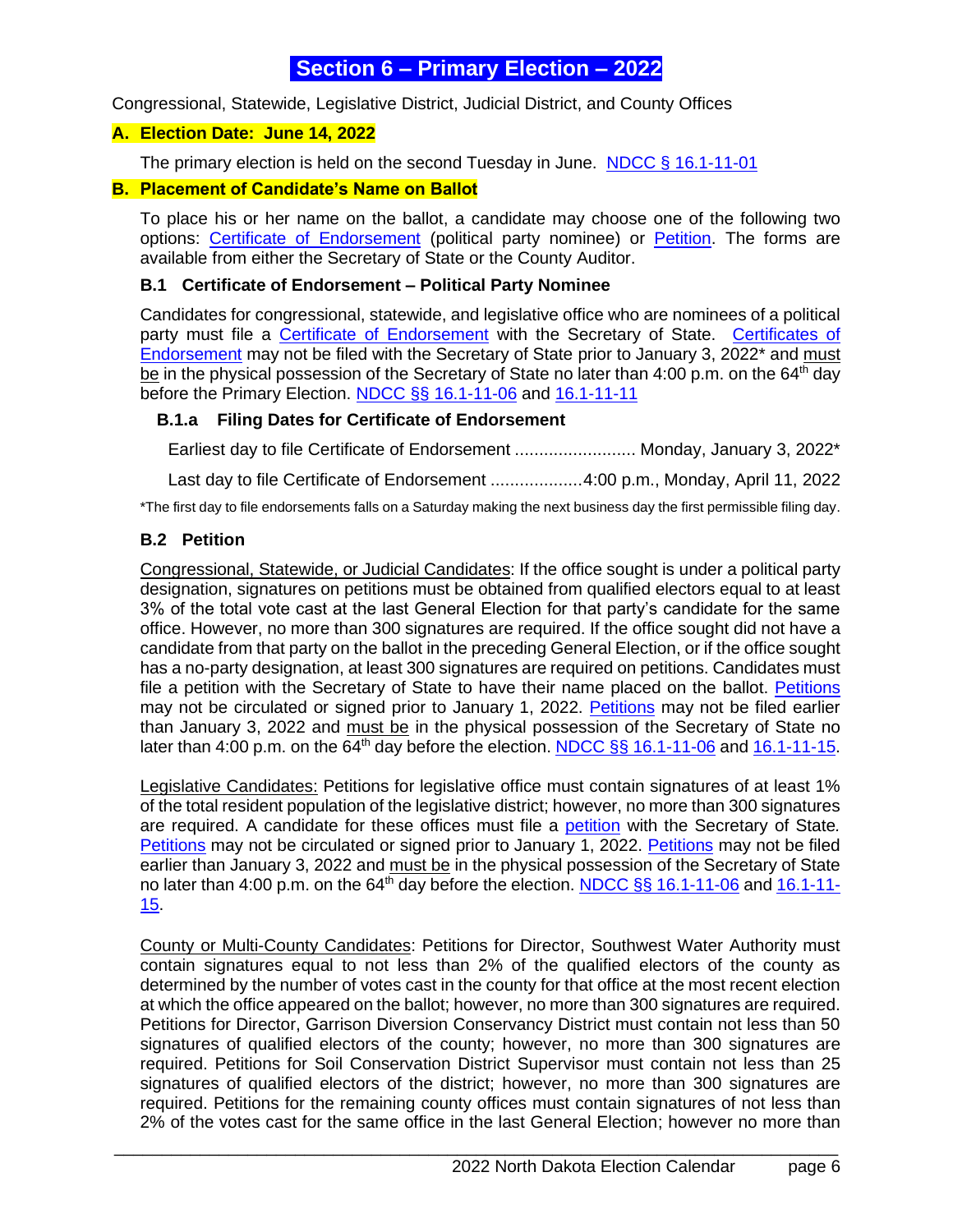300 signatures are required. A candidate for these offices must file a [petition](http://www.nd.gov/eforms/Doc/sfn02704.pdf) with the County Auditor in their county of residence*.* [Petitions](http://www.nd.gov/eforms/Doc/sfn02704.pdf) may not be circulated prior to January 1, 2022. [Petitions](http://www.nd.gov/eforms/Doc/sfn02704.pdf) may not be filed earlier than January 3, 2022 and must be in the physical possession of the County Auditor no later than 4:00 p.m. on the 64<sup>th</sup> day before the election. [NDCC §§](http://www.legis.nd.gov/cencode/t16-1c11.pdf#nameddest=16p1-11-11) [16.1-11-11,](http://www.legis.nd.gov/cencode/t16-1c11.pdf#nameddest=16p1-11-11) [16.1-11-15,](http://www.legis.nd.gov/cencode/t16-1c11.pdf#nameddest=16p1-11-15) [61-24-03,](http://www.legis.nd.gov/cencode/t61c24.pdf#nameddest=61-24-03) [61-24.5-06](http://www.legis.nd.gov/cencode/t61c24-5.pdf#nameddest=61-24p5-06) and [4.1-20-16.](http://www.legis.nd.gov/cencode/t04-1c20.pdf#nameddest=4p1-20-16)

## **B.2.a – Circulating and Filing Dates for [Petition](http://www.nd.gov/eforms/Doc/sfn02704.pdf)**

| Earliest day to begin circulating petitions  Saturday, January 1, 2022 |  |
|------------------------------------------------------------------------|--|
|                                                                        |  |
|                                                                        |  |

\*The first day to file petitions falls on a Saturday making the next business day the first permissible filing day.

## <span id="page-6-0"></span>**C. Notice of Election**

No later than 100 days before the Primary Election, an election notice shall be published on the Secretary of State's website containing a list of all the ballot measures and federal, state, and local offices expected to be on the ballot. NDCC  $\S$  16.1-07-30 (1)

Last day by which Secretary of State must publish the notice of election................................................ Sunday, March 6, 2022

## <span id="page-6-1"></span>**D. Certified List of Nominees**

No later than 55 days before the Primary Election, the Secretary of State shall electronically transmit to the County Auditors the names of the nominees for congressional, statewide, and district office, and if applicable, the party represented by each. [NDCC § 16.1-11-20](http://www.legis.nd.gov/cencode/t16-1c11.pdf#nameddest=16p1-11-20)

Last day by which Secretary of State must certify list of nominees ................................................... Wednesday, April 20, 2022

## <span id="page-6-2"></span>**E. Withdrawal of Candidate's Name from Ballot**

Nominees wishing to withdraw their names from the Primary Election ballot must do so in writing and file the letter with the appropriate filing officer, i.e. Secretary of State or County Auditor. The letter must be in the physical possession of the applicable filing officer no later than 48 hours after the filing deadline. NDCC  $\frac{6}{16.1}$ -11-12(3).

<span id="page-6-3"></span>Last day a candidate may withdraw........................4:00 p.m., Wednesday, April 13, 2022 **F. Certificate of Write-In Candidacy**

A person who intends to be a write-in candidate for a congressional, statewide, or judicial district office at the Primary Election must file a [Certificate of Write-In Candidacy](http://www.nd.gov/eforms/Doc/sfn50599.pdf) with the Secretary of State no later than 4:00 p.m. on the 21<sup>st</sup> day before the Primary Election. A person who intends to be a write-in candidate for legislative office at the Primary Election shall file a [Certificate of Write-In Candidacy](http://www.nd.gov/eforms/Doc/sfn50599.pdf) with the Secretary of State no later than 4:00 p.m. on the 4<sup>th</sup> day before the Primary Election. The sworn Certificate of Write-In Candidacy must contain the name, address, and signature of the candidate. Forms are available from the Secretary of State. Write-in candidates for multi-county district, county, city, or school district offices are not required to file these forms. [NDCC § 16.1-12-02.2](http://www.legis.nd.gov/cencode/t16-1c12.pdf#nameddest=16p1-12-02p2)

Last day to file Congressional, Statewide, or Judicial District Certificate of Write-In Candidacy ................................. 4:00 p.m., Tuesday, May 24, 2022

Last day to file Legislative Certificate of Write-In Candidacy ....................................4:00 p.m., Friday, June 10, 2022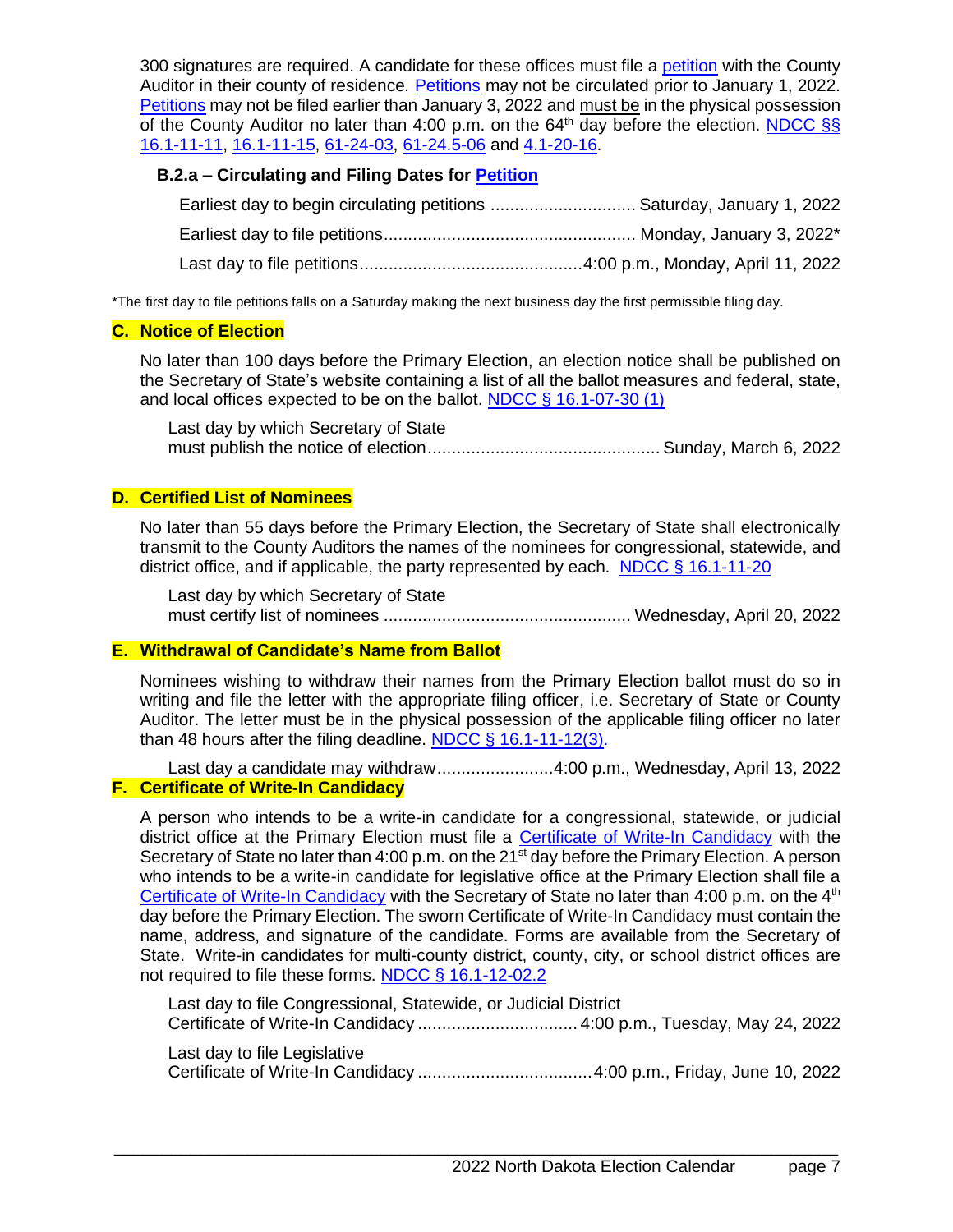#### <span id="page-7-0"></span>**G. Absentee Ballots Available**

Absentee ballots are made available to military voters and their families stationed away from their North Dakota residence and residents residing overseas (UOCAVA voters) on the  $46<sup>th</sup>$ day before the Primary Election. Absentee ballots for all other North Dakota residents (domestic voters) are made available on the  $40<sup>th</sup>$  day before the Primary Election. NDCC §§ [16.1-07-04](http://www.legis.nd.gov/cencode/t16-1c07.pdf#nameddest=16p1-07-04) and [16.1-07-23](http://www.legis.nd.gov/cencode/t16-1c07.pdf#nameddest=16p1-07-23)

UOCAVA voters' ballots made available.......................................... Friday, April 29, 2022 Domestic voters' ballots made available........................................Thursday, May 5, 2022

#### <span id="page-7-1"></span>**H. Publication of Sample Ballot**

The County Auditor must publish in the official county newspaper, once each week for two consecutive weeks before the Primary Election, a notice of election and a sample ballot showing the names of the nominees. [NDCC § 16.1-11-21](http://www.legis.nd.gov/cencode/t16-1c11.pdf#nameddest=16p1-11-21)

## <span id="page-7-2"></span>**I. Publication of Measures Analysis**

The County Auditor must publish in the official county newspaper, for two consecutive weeks before the sample ballot is published, an analysis of any constitutional amendment, initiated measure, or referred measure. [NDCC § 16.1-01-07](http://www.legis.nd.gov/cencode/t16-1c01.pdf#nameddest=16p1-01-07)

## <span id="page-7-3"></span>**J. Polling Hours**

Polling locations cannot open earlier than 7:00 a.m. and must be open by 9:00 a.m. All polling locations must remain open until 7:00 p.m. and close no later than 9:00 p.m. [NDCC § 16.1-](http://www.legis.nd.gov/cencode/t16-1c01.pdf#nameddest=16p1-01-03) [01-03](http://www.legis.nd.gov/cencode/t16-1c01.pdf#nameddest=16p1-01-03)

## <span id="page-7-4"></span>**K. County Canvassing Board**

Members of the County Canvassing Board are the County Auditor, County Recorder, Chairman of the Board of County Commissioners, and at least one representative from each of the two political parties receiving the most votes in the last gubernatorial election, for a minimum of five members. In multi-legislative district counties, each political party may request additional representation on the canvassing board if there is equal representation from each political party. The appointed representatives from the political parties may not have served as election board members for that same election. The Board shall meet to canvass the results of the Primary Election thirteen days following the election. [NDCC §§ 16.1-15-15](http://www.legis.nd.gov/cencode/t16-1c15.pdf#nameddest=16p1-15-15) and [16.1-15-17](http://www.legis.nd.gov/cencode/t16-1c15.pdf#nameddest=16p1-15-17)

County Canvassing Board shall meet...........................................Monday, June 27, 2022

## <span id="page-7-5"></span>**L. Auditor Certifies Results to Secretary of State**

The County Auditor must certify the results of the election per the reporting instructions provided by the Secretary of State before four p.m. on the eighth day after the election. [NDCC § 16.1-15-22](http://www.legis.nd.gov/cencode/t16-1c15.pdf#nameddest=16p1-15-22)

Last day County Auditor may certify results...........................Wednesday, June 22, 2022

#### <span id="page-7-6"></span>**M. State Canvassing Board**

The members of the State Canvassing Board are the Clerk of the Supreme Court, Secretary of State, State Treasurer, and Chairman, or designated representative, of the applicable state political parties. It must meet no later than 17 days after the Primary Election. [NDCC §§ 16.1-](http://www.legis.nd.gov/cencode/t16-1c15.pdf#nameddest=16p1-15-33) [15-33](http://www.legis.nd.gov/cencode/t16-1c15.pdf#nameddest=16p1-15-33) and [16.1-15-35](http://www.legis.nd.gov/cencode/t16-1c15.pdf#nameddest=16p1-15-35)

\_\_\_\_\_\_\_\_\_\_\_\_\_\_\_\_\_\_\_\_\_\_\_\_\_\_\_\_\_\_\_\_\_\_\_\_\_\_\_\_\_\_\_\_\_\_\_\_\_\_\_\_\_\_\_\_\_\_\_\_\_\_\_\_\_\_\_\_\_\_\_\_\_\_\_\_

The State Canvassing Board must meet on or before ........................Friday, July 1, 2022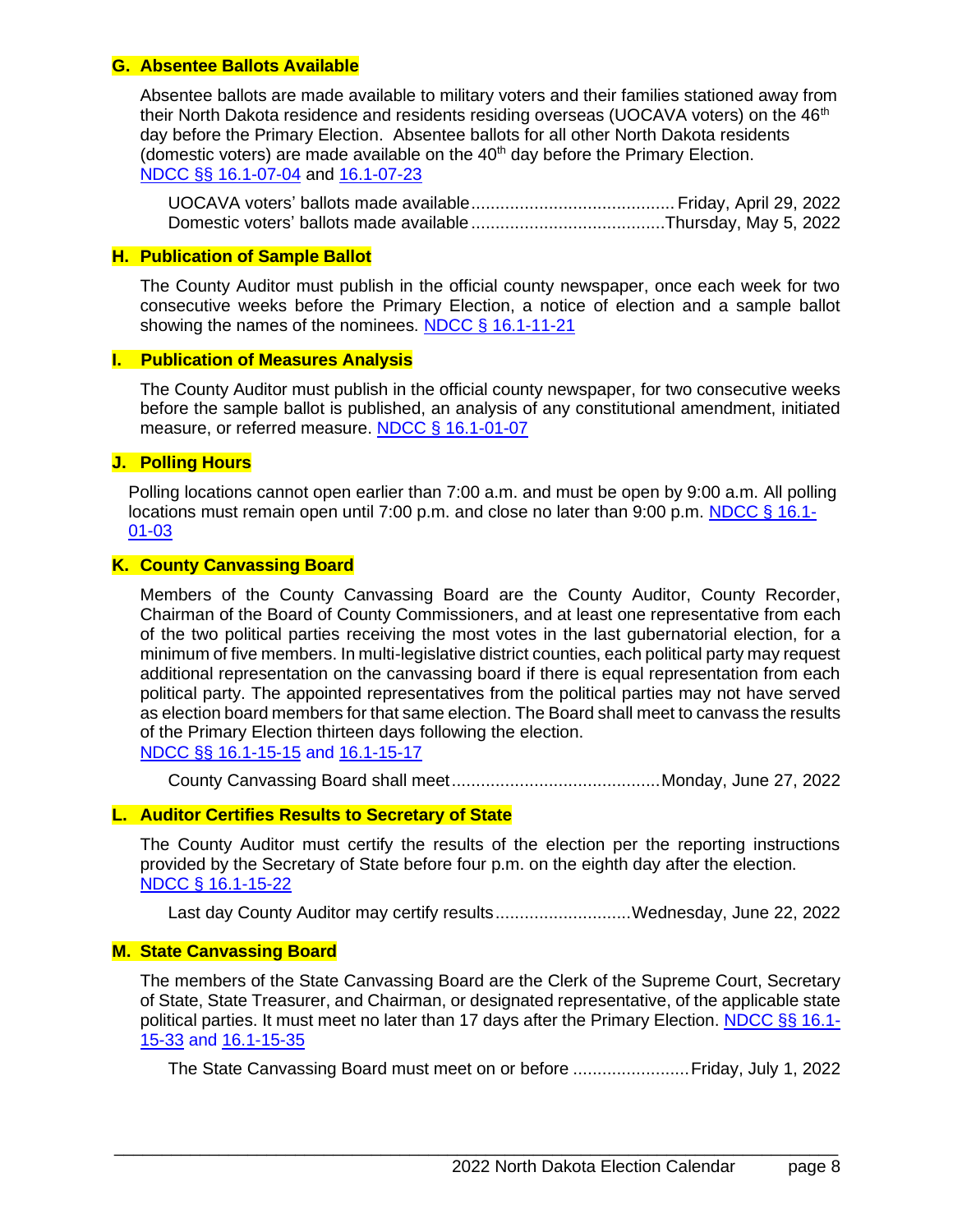## **Section 7 – General Election – 2022**

<span id="page-8-0"></span>Congressional, Statewide, Legislative District, Judicial District, and County Officers

## <span id="page-8-1"></span>**A. Election Date: November 8, 2022**

The election is held on the first Tuesday after the first Monday in November of each even numbered year. [NDCC § 16.1-13-01](http://www.legis.nd.gov/cencode/t16-1c13.pdf#nameddest=16p1-13-01)

#### <span id="page-8-2"></span>**B. Placement of Candidate's Name on Ballot**

Candidate names are placed on the General Election ballot by the following two options:

#### <span id="page-8-3"></span>**B.1 Primary Election – Congressional, Statewide, Legislative, Judicial, and County**

The congressional, statewide and legislative candidates nominated by a political party who received the highest number of votes for that office in the political party's Primary Election is automatically placed on the General Election ballot. The two candidates for a no-party statewide, judicial district, or county office receiving the most votes are automatically placed on the General Election ballot. No person may be deemed nominated as a candidate for any office at any Primary Election unless the person receives a number of votes equal to the number of signatures that were required to petition for the office at the Primary Election.

### <span id="page-8-4"></span>**B.2 Certificate of Independent Nomination – Congressional, Statewide and Legislative**

To appear on the ballot as an independent candidate for a congressional and statewide office (excluding no-party identified offices), a candidate must file with the Secretary of State a [Certificate of Independent Nomination.](http://www.nd.gov/eforms/Doc/sfn02704.pdf) It must be in the physical possession of the Secretary of State no later than 4:00 p.m. on the  $64<sup>th</sup>$  day before the election and it must contain the signatures of no fewer than 1,000 qualified electors of the state. To appear on the ballot as an independent candidate for a legislative office, a candidate must file with the Secretary of State a [Certificate of Independent Nomination.](http://www.nd.gov/eforms/Doc/sfn02704.pdf) It must be in the physical possession of the Secretary of State no later than 4:00 p.m. on the  $64<sup>th</sup>$  day before the election and it must contain the signatures of a least 2% of the resident population of the legislative district, but in no case are more than 300 signatures required. [A Certificate of Independent Nomination](http://www.nd.gov/eforms/Doc/sfn02704.pdf) may not be circulated or signed more than 150 days before the date the petition must be filed with the applicable filing officer. Forms are available from the Secretary of State.

Earliest day to begin circulating petitions................................................. Friday, April 8, 2022

Last day to circulate and file petitions....................... 4:00 p.m., Tuesday, September 6, 2022\*

\* The 64<sup>th</sup> day falls on Labor Day making the next business day the last permissible filing day.

**Note**: Independent nomination for no-party statewide, judicial, or county office is not allowed for the General Election. To appear on the General Election ballot, candidates for no-party offices must be one of two winners in the June Primary Election. [NDCC §§ 16.1-12-02,](http://www.legis.nd.gov/cencode/t16-1c12.pdf#nameddest=16p1-12-02) [16.1-](http://www.legis.nd.gov/cencode/t16-1c12.pdf#nameddest=16p1-12-02p3) [12-02.3,](http://www.legis.nd.gov/cencode/t16-1c12.pdf#nameddest=16p1-12-02p3) and [16.1-12-04](http://www.legis.nd.gov/cencode/t16-1c12.pdf#nameddest=16p1-12-04)

## <span id="page-8-5"></span>**C. Notice of Officers to be Elected**

No later than 100 days before the General Election, an election notice shall be published on the Secretary of State's website containing a list of all the ballot measures and federal, state, and local offices expected to be on the ballot. [NDCC § 16.1-07-30 \(1\)](http://www.legis.nd.gov/cencode/t16-1c07.pdf#nameddest=16p1-07-30)

\_\_\_\_\_\_\_\_\_\_\_\_\_\_\_\_\_\_\_\_\_\_\_\_\_\_\_\_\_\_\_\_\_\_\_\_\_\_\_\_\_\_\_\_\_\_\_\_\_\_\_\_\_\_\_\_\_\_\_\_\_\_\_\_\_\_\_\_\_\_\_\_\_\_\_\_

Last day by which Secretary of State must publish the notice of election..................................................Sunday, July 31, 2022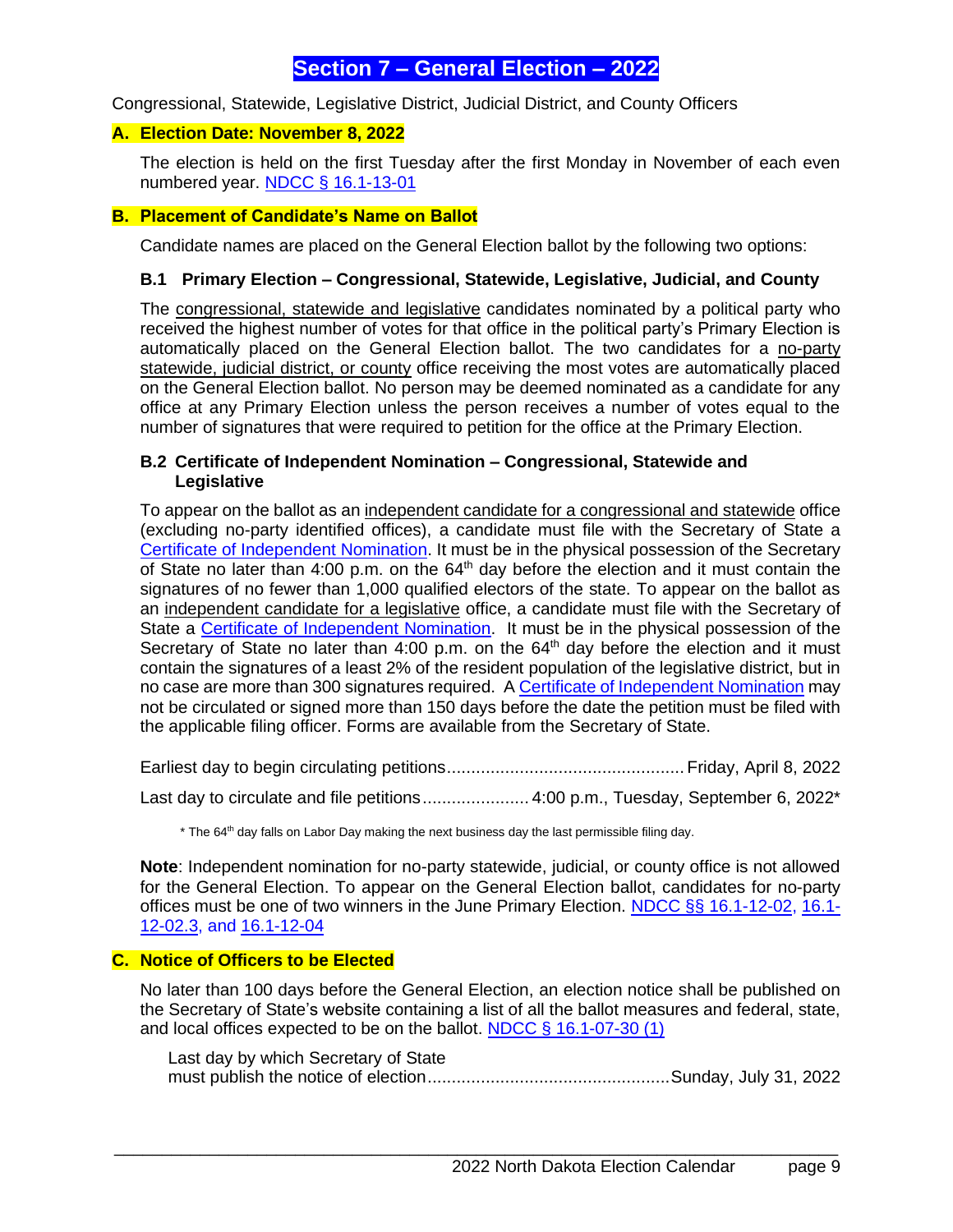#### <span id="page-9-0"></span>**D. Certified List of Candidates**

No later than 55 days before the General Election, the Secretary of State must certify to the County Auditors the names of the candidates for president, congressional, statewide, and district offices. [NDCC § 16.1-12-04](http://www.legis.nd.gov/cencode/t16-1c12.pdf#nameddest=16p1-12-04)

Last day for Secretary of State's certification................ Wednesday, September 14, 2022

## <span id="page-9-1"></span>**E. Withdrawal of Candidate's Name from Ballot**

Nominees wishing to withdraw their names from the General Election ballot must do so in writing and file the letter with the appropriate filing officer, i.e. Secretary of State or County Auditor. The letter must be in the physical possession of the applicable filing officer no later than 48 hours after the filing deadline. [NDCC § 16.1-12-07\).](https://www.legis.nd.gov/cencode/t16-1c11.pdf#nameddest=16p1-11-12)

Last day a candidate may withdraw..................4:00 p.m., Thursday, September 8, 2022\*

\* The 64<sup>th</sup> day falls on Labor Day making the next business day the last permissible filing day.

#### <span id="page-9-2"></span>**F. Absentee Ballots Available**

Absentee ballots are made available to military voters and their families stationed away from their North Dakota residence and residents residing overseas (UOCAVA voters) on the  $46<sup>th</sup>$ day before the General Election. Absentee ballots for all other North Dakota residents (domestic voters) are made available on the  $40<sup>th</sup>$  day before the General Election. NDCC §§ [16.1-07-04](http://www.legis.nd.gov/cencode/t16-1c07.pdf#nameddest=16p1-07-04) and [16.1-07-23](http://www.legis.nd.gov/cencode/t16-1c07.pdf#nameddest=16p1-07-23)

UOCAVA voters' ballots made available................................Friday, September 23, 2022 Domestic voters' ballots made available...........................Thursday, September 29, 2022

## <span id="page-9-3"></span>**G. Certificate of Write-In Candidacy**

A person who intends to be a write-in candidate for congressional, statewide, or judicial district office at the General Election must file a [Certificate of Write-In Candidacy](http://www.nd.gov/eforms/Doc/sfn50599.pdf) with the Secretary of State no later than 4:00 p.m. on the 21<sup>st</sup> day before the General Election. A person who intends to be a write-in candidate for a legislative office at the General Election must file a [Certificate of Write-In Candidacy](http://www.nd.gov/eforms/Doc/sfn50599.pdf) with the Secretary of State no later than 4:00 p.m. on the 4<sup>th</sup> day before the General Election. The sworn Certificate of Write-In Candidacy must contain the complete post office address of the candidate. Forms are available from the Secretary of State. Write-in candidates for Soil Conservation District Supervisor, county, city, or school district offices are not required to file these forms. [NDCC § 16.1-12-02.2](http://www.legis.nd.gov/cencode/t16-1c12.pdf#nameddest=16p1-12-02p2)

Last day to file Congressional, Statewide, or Judicial District Certificate of Write-In Candidacy ........................... 4:00 p.m., Tuesday, October 18, 2022

Last day to file Legislative Certificate of Write-In Candidacy ............................. 4:00 p.m., Friday, November 4, 2022

## <span id="page-9-4"></span>**H. Publication of Sample Ballot**

The County Auditor must publish in the official county newspaper, once each week for two consecutive weeks before the General Election, a notice of the election and a sample ballot. [NDCC § 16.1-13-05](http://www.legis.nd.gov/cencode/t16-1c13.pdf#nameddest=16p1-13-05)

## <span id="page-9-5"></span>**I. Publication of Measures Analysis**

The County Auditor must publish in the official county newspaper, for two consecutive weeks before the sample ballot is published, an analysis of any constitutional amendment, initiated measure, or referred measure. [NDCC § 16.1-01-07](http://www.legis.nd.gov/cencode/t16-1c01.pdf#nameddest=16p1-01-07)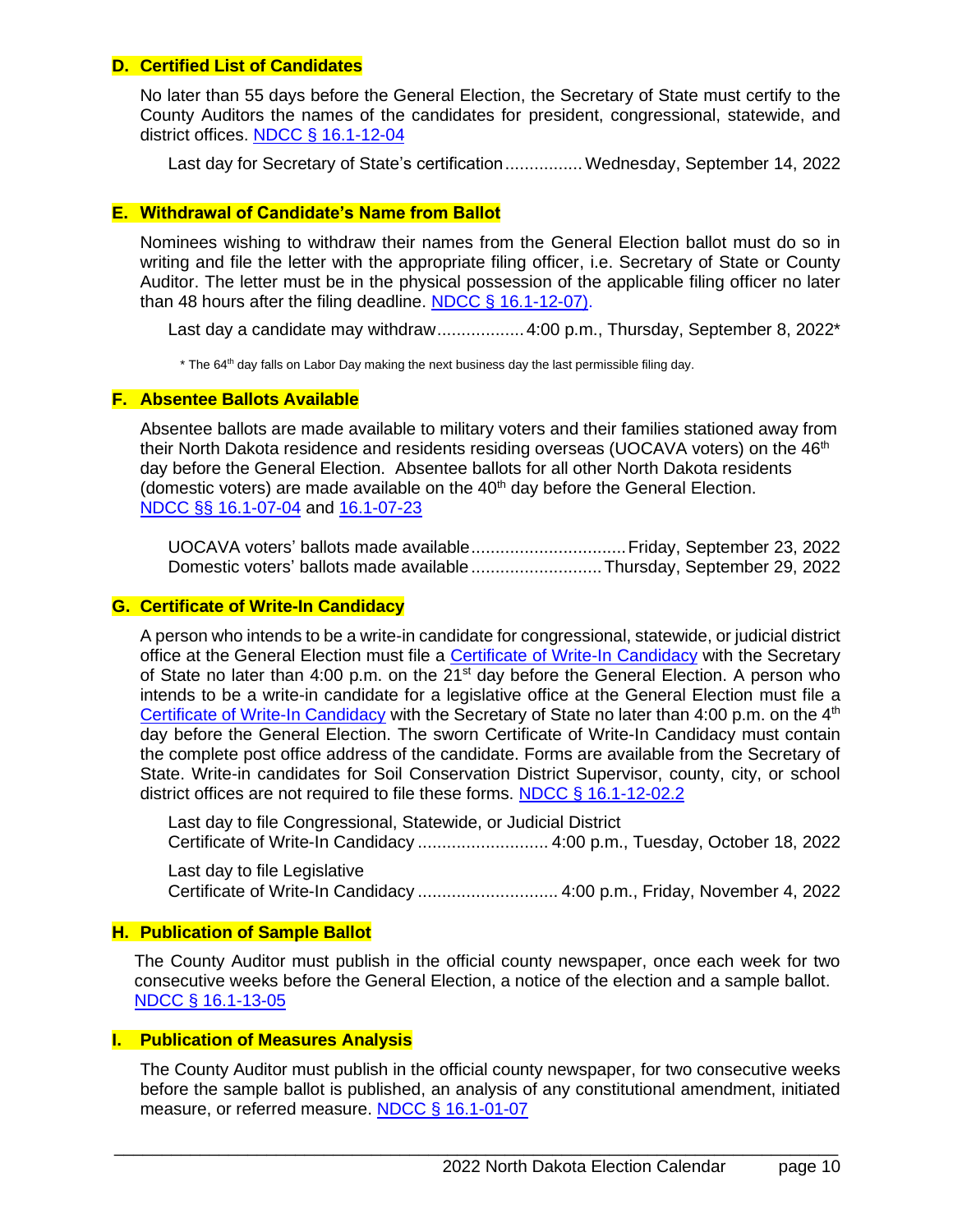## <span id="page-10-0"></span>**J. Polling Hours**

Polling locations cannot open earlier than 7:00 a.m. and must be open by 9:00 a.m. All polling locations must remain open until 7:00 p.m. and close no later than 9:00 p.m. [NDCC § 16.1-](http://www.legis.nd.gov/cencode/t16-1c01.pdf#nameddest=16p1-01-03) [01-03](http://www.legis.nd.gov/cencode/t16-1c01.pdf#nameddest=16p1-01-03)

## <span id="page-10-1"></span>**K. County Canvassing Board**

Members of the County Canvassing Board are the County Auditor, County Recorder, Chairman of the Board of County Commissioners, and at least one representative from each of the two political parties receiving the most votes in the last gubernatorial election, for a minimum of five members. In multi-legislative district counties, each political party may request additional representation on the canvassing board if there is equal representation from each political party. The appointed representatives from the political parties may not have served as election board members for that same election. The Board shall meet to canvass the results of the General Election thirteen days following the election. [NDCC §§ 16.1-15-15](http://www.legis.nd.gov/cencode/t16-1c15.pdf#nameddest=16p1-15-15) and [16.1-15-17](http://www.legis.nd.gov/cencode/t16-1c15.pdf#nameddest=16p1-15-17)

County Canvassing Board shall meet ................................. Monday, November 21, 2022

## <span id="page-10-2"></span>**L. Auditor Certifies Results to Secretary of State**

The County Auditor must certify the election results according to the reporting instructions provided by the Secretary of State within 8 days after the election. NDCC § [16.1-15-25](http://www.legis.nd.gov/cencode/t16-1c15.pdf#nameddest=16p1-15-25)

Last day County Auditor may certify results................... Wednesday, November 16, 2022

#### <span id="page-10-3"></span>**M. State Canvassing Board**

The members of the State Canvassing Board are the Clerk of the Supreme Court, Secretary of State, State Treasurer, and Chairman, or designated representative of the applicable state political parties. It must meet no later than 17 days after the General Election. [NDCC §§ 16.1-15-33](http://www.legis.nd.gov/cencode/t16-1c15.pdf#nameddest=16p1-15-33) and [16.1-15-35](http://www.legis.nd.gov/cencode/t16-1c15.pdf#nameddest=16p1-15-35)

The State Canvassing Board must meet on or before ............Friday, November 25, 2022

## **Section 8 – Affidavit of Candidacy/Statement of Interests**

<span id="page-10-4"></span>Every candidate for elective office must file a [Statement of Interests](http://www.nd.gov/eforms/Doc/sfn10172.pdf) form with the applicable filing officer at the same time he or she files his or her **Petition/Certificate of Nomination** or Certificate [of Endorsement.](http://www.nd.gov/eforms/Doc/sfn17196.pdf)

Except for city, school board, and township candidates, all other candidates must also file an [Affidavit of Candidacy.](http://www.nd.gov/eforms/Doc/sfn02703.pdf)

Congressional candidates may file either a [Statement of Interests](http://www.nd.gov/eforms/Doc/sfn10172.pdf) form or a copy of their personal disclosure statement required by the Federal Election Commission. Any person who files a [Statement of Interests](http://www.nd.gov/eforms/Doc/sfn10172.pdf) or equivalent substitute in the case of Congressional candidates, for the Primary Election need not file another statement before the General Election.

The forms for this filing are available from the Secretary of State office or the County Auditor. [NDCC § 16.1-11-10](http://www.legis.nd.gov/cencode/t16-1c11.pdf#nameddest=16p1-11-10) and [NDCC § 16.1-09-02](http://www.legis.nd.gov/cencode/t16-1c09.pdf#nameddest=16p1-09-02)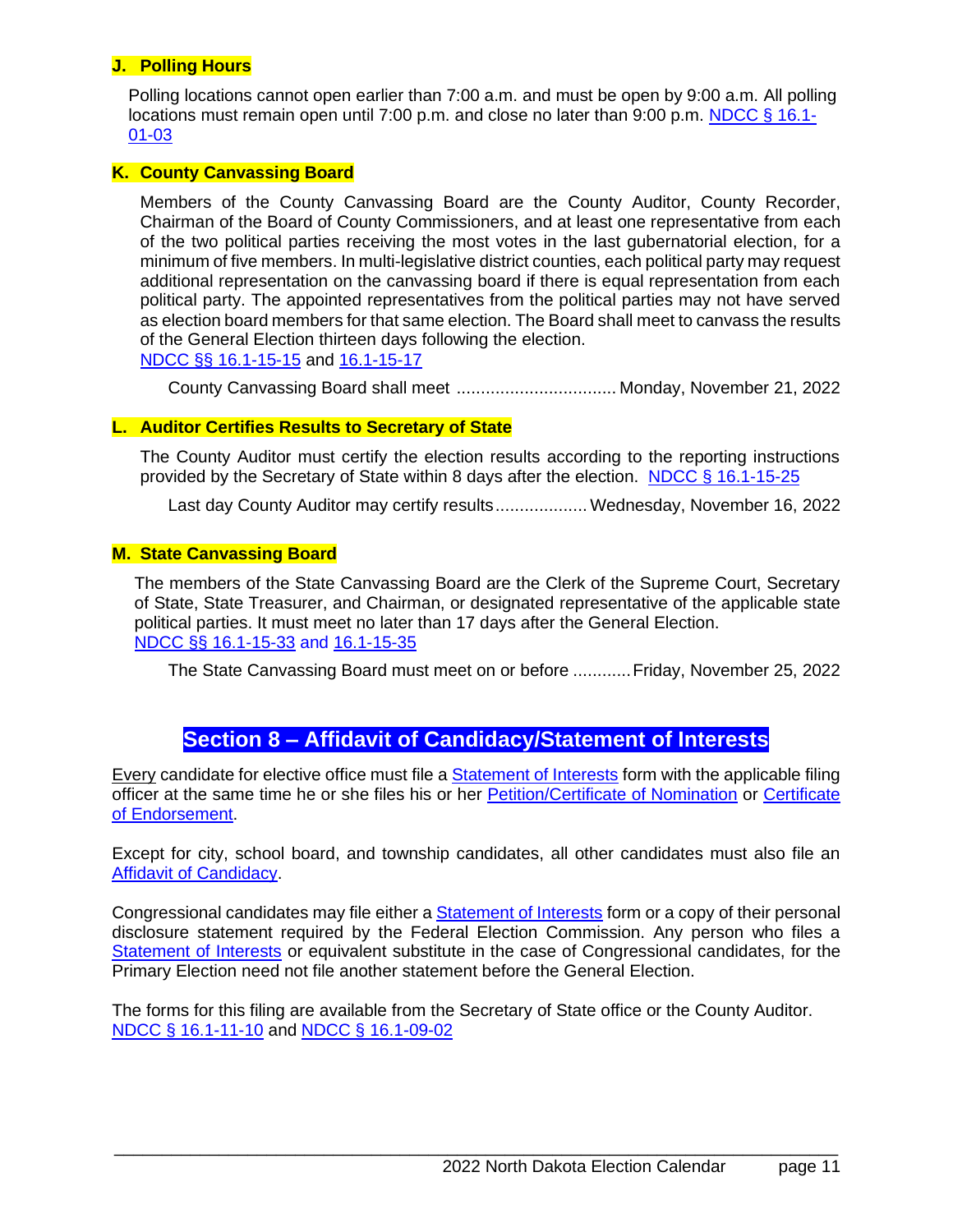## **Section 9 – Campaign Contribution Statements**

<span id="page-11-0"></span>Complete campaign finance information is found in [NDCC § 16.1-08.1](http://www.legis.nd.gov/cencode/t16-1c08-1.pdf)

## <span id="page-11-1"></span>**A. 2022 Campaign Contribution Statement Filing Deadlines**

Pre-primary statement for January 1 through May 5 Earliest day to file statement .................................................. Friday, May 6, 2022 Last day to file statement ..................................................... Friday, May 13, 2022 Pre-general statement for January 1 through September 29

Earliest day to file statement ......................................Friday, September 30, 2022 Last day to file statement ..................................................Friday, October 7, 2022

## Year-end statement for January 1 through December 31 Earliest day to file statement .......................................... Sunday, January 1, 2023 Last day to file statement ............................................Tuesday, January 31, 2023

## <span id="page-11-2"></span>**A.1 48-Hour Statements**

## Special Filing Deadline for Contributions Received Within 39 Days Prior to Election

If any candidate, political party, or political committee receives contributions in excess of \$500 in the aggregate in the 39 days before any election from any individual contributor, that candidate, political party, political committee, or person shall file a supplemental statement stating the name and street address of the contributor and the aggregated amount of the contribution and file the statement in the appropriate office within 48 hours of the receipt of the contribution. [NDCC §§ 16.1-08.1-02.3 \(2\)](http://www.legis.nd.gov/cencode/t16-1c08-1.pdf#nameddest=16p1-08p1-02p3) and [16.1-08.1-02.4 \(2\)](http://www.legis.nd.gov/cencode/t16-1c08-1.pdf#nameddest=16p1-08p1-02p4)

## <span id="page-11-3"></span>**A.2 Late Filing Fees**

All campaign finance statements must be filed in a timely manner according to the applicable due date. If the statement is not timely filed, the filing officer is authorized to charge and collect a late fee as follows. [NDCC § 16.1-08.1-06.1](http://www.legis.nd.gov/cencode/t16-1c08-1.pdf#nameddest=16p1-08p1-06p1)

- 1. If filed within 6 days after the due date, the late fee is \$25.
- 2. If filed within 11 days after the due date, the late fee is \$50.
- 3. If filed 12 or more days after the due date, the late fee is \$100.

## <span id="page-11-4"></span>**A.3 Amendments to Filed Statements**

A filing officer may require an amendment to be filed for any statement, registration, or report that is incorrect or incomplete. The amendment must be filed with the filing officer within 10 business days after the amendment has been requested in writing. If an amendment is not filed within the prescribed time, the filing officer is authorized to charge and collect a late fee as follows. [NDCC § 16.1-08.1-06.1](http://www.legis.nd.gov/cencode/t16-1c08-1.pdf#nameddest=16p1-08p1-06p1)

- 1. If filed within 6 days after the amendment was due, the late fee is \$50.
- 2. If filed within 11 days after the amendment was due, the late fee is \$100.
- 3. If filed 12 or more days after the amendment was due, the late fee is \$200.